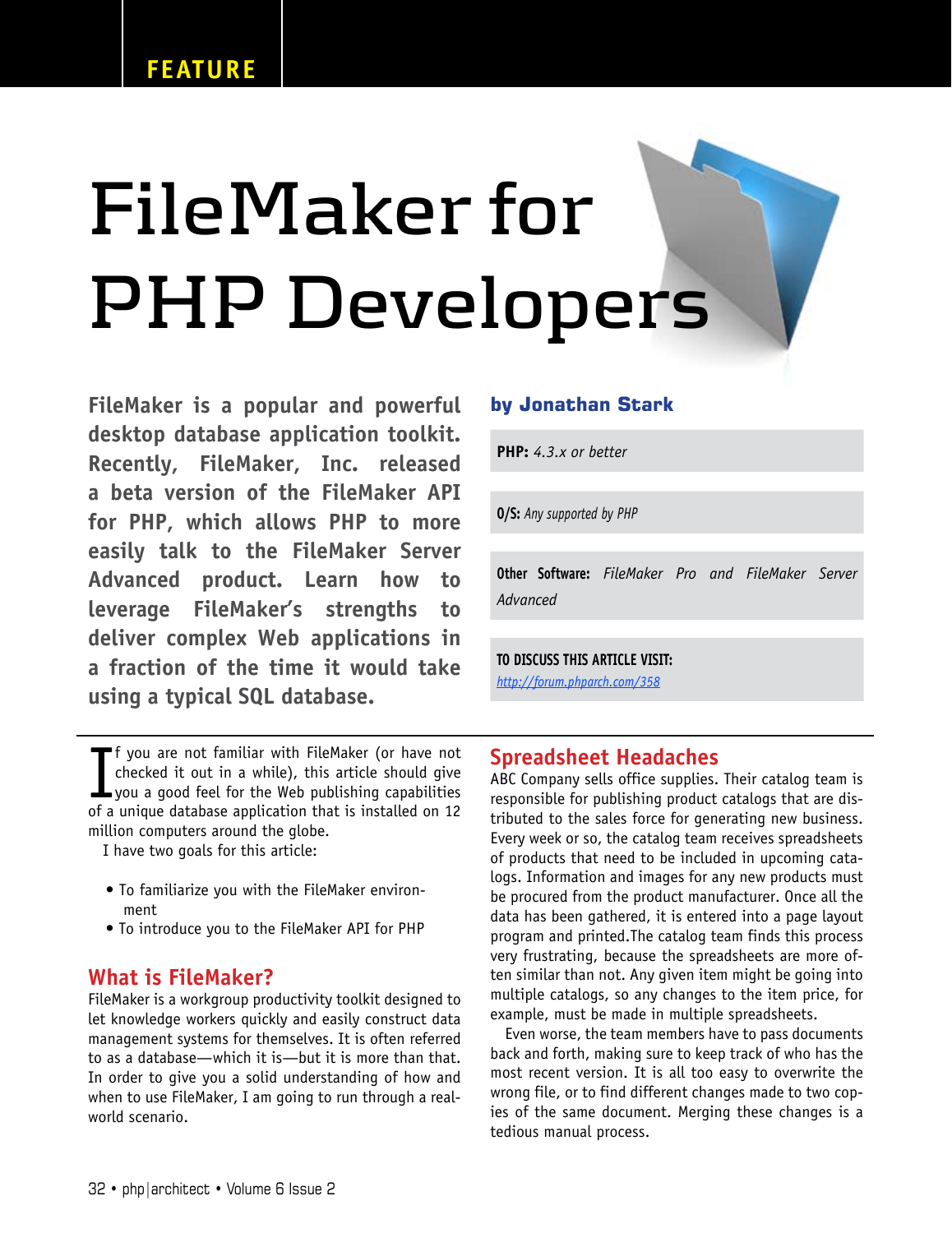Clearly, the team needs a database application, but the IT department is too busy to deal with it. The catalog team know exactly what they need, and would be happy to build it themselves, but none of them have the time (or desire) to become a programmer.

### FileMaker to the Rescue

One of the catalog designers—I'll call him Dave—does a little research and stumbles upon FileMaker Pro. He downloads a trial version and, in a couple of hours, has all his catalog spreadsheets imported into a single relational database file. FileMaker Pro has layout and scripting tools built right in, and Dave is able to rough out a series of data entry screens and buttons that perform automated tasks. It's nothing fancy, but it works.Within a week, Dave's boss Cathy notices that Dave is cranking out catalogs with time to spare. She asks him what his secret is, and he shows her his little database application. She likes what she sees of the database application and asks Dave what it would take to roll it out to the five other catalog designers. He tells her that she just needs to purchase and install the software. The other designers can actually log into Dave's database directly from their machines using FileMaker Pro's peer-to-peer sharing feature. They would all be working in the same database at the same time—no more emailing spreadsheets back and forth. It just so happens that it is the end of the fiscal year and Cathy has some leftover budget burning a hole in her pocket, so she buys five sets of FileMaker Pro.

This all works out great. All the designers are happy that the most tedious part of their job has evaporated, and Cathy is happy because the team's output and accuracy is at an all time high.

### Now Everyone Wants FileMaker

Interestingly, Dave now finds himself spending more time improving the database than building catalogs. The team continually suggests tweaks and improvements that he is only too happy to implement. The application starts to get quite sophisticated and has lots of embedded business logic. More importantly, it is becoming the best source of up-to-date product information in the entire organization.Dave's little database starts to gain notoriety. Product managers and salespeople start calling Dave for custom reports. Cathy's boss takes notice of the team's increased output and is given a tour of the application. Before you know it, the marketing department wants a version. Dave is happy to comply and builds the features that they need. However, there are quite a few people in the marketing department, and FileMaker Pro can only share peer-to-peer with five users.

The IT department is called in and they purchase a copy of FileMaker Server, which allows up to 250 connections. The server software is installed and Dave's little database is now hosted to anyone in the company that has FileMaker Pro installed.

At this point, Dave is busier than ever. People are constantly calling on him for custom reports and new features. At the same time, there is a growing desire from the sales force to get access to the database from outside the office, preferably via the Web. If they could just browse the product data without having FileMaker Pro installed, they could stop pestering Dave.

Dave suggests to IT that they upgrade FileMaker Server to FileMaker Server Advanced (FMSA), because FMSA allows Web connections. IT gets approval and the server is upgraded. Unfortunately, Dave doesn't know PHP.

That's where you come in.

### Pause for Perspective

This example is not meant to sell you on FileMaker. It is meant to illustrate how quickly and thoroughly it can penetrate a small business or a workgroup. If Dave had had to build the application with PHP and MySQL, it would never have been built. Even if he knew how to do it that way—which he didn't—it would have taken him ten times as long to build.This increased development time is significant. When application development takes a long time, it is common for the business needs to have changed in the meantime. The marketplace is not going to stand still while you are coding. Rapid change is the hallmark of FileMaker applications. When the business changes fast, FileMaker is a great option for internal systems.

When Web development needs to keep pace with these rapid change requests, it can present a problem. The only way you can realistically pull it off is to have the Web site inherit much of the business logic that is built into the internal system—which brings us neatly to the FileMaker API for PHP.

### The FileMaker API for PHP

You can connect to FileMaker Server Advanced via ODBC, but to do so with a Web application would be to discard the main advantage of using FileMaker as your backend—namely, the reuse of embedded business logic. Fortunately, FileMaker, Inc. has released a beta of something called the FileMaker API for PHP. It is a bundle of object oriented PHP files that you can install on any typical Web server running PHP 4.3.x or greater. The API is a free download, although using it requires File-Maker Server Advanced and FileMaker Pro, which are not free.The bundle has one main file called—appropriately enough—**FileMaker.php**. If you want to talk to File-Maker with PHP, you just download the bundle, include **FileMaker.php** in the page you are working on, point it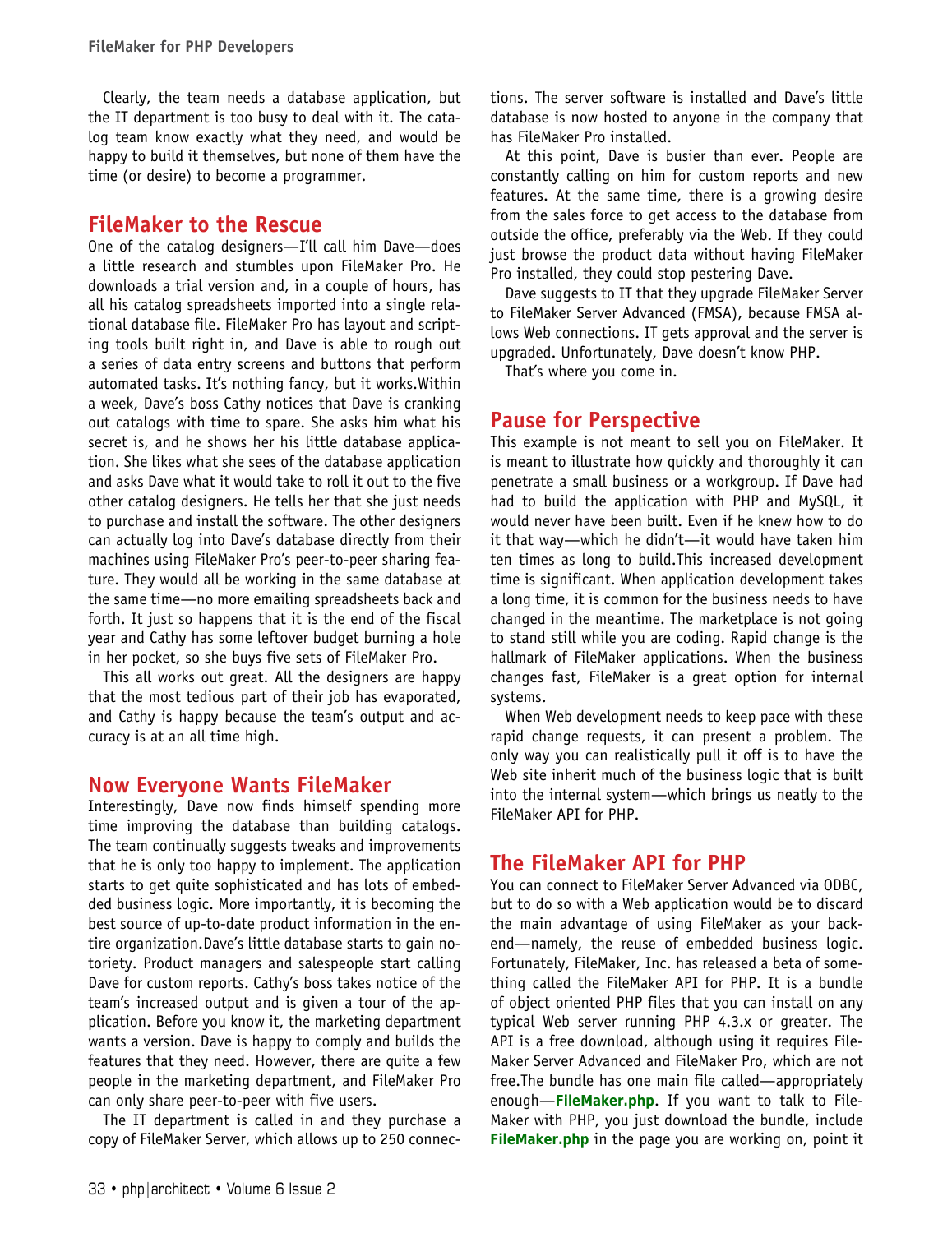at FMSA, and you are off to the races.

As an aside, there is also an installer version of the API available—but if you are already running PHP, you are going to want to avoid it because it will override your **php.ini** file.

The developers of the API went to great lengths to allow access to more than just the data in the database they knew that much of the 'data' in a FileMaker solution is embedded in the interface itself, so they revealed it to the API. As a result, connecting to FileMaker using the API for PHP allows you to run scripts, pull value lists from your layouts, work with portals of related records, and so on.

Of course, none of this carries much weight if you don't know what portals, scripts, and value lists are, or how incredibly easy it is to make them. My next step is to give you some idea.

# No Habla FileMaker?

It is beyond the scope of this article to teach you how to develop FileMaker databases, but understanding the terminology will be a great start, so let's begin with a glossary of FileMaker terms:

• File—A FileMaker file is a single self-contained binary that is created by the FileMaker Pro application. FileMaker files are sometimes referred to simply as 'databases', and can be identified by their **.fp7** extension. Like a typical database, they can contain one or more tables. Unlike a typical database, they can also contain a UI for interacting with the data in the tables.

- Window-When you open a FileMaker file with FileMaker Pro, a window is created. You can have multiple windows into a given file, but you must have at least one window open for the file to be open. When you close the last window into a file, the file closes.
- Layout—A layout is what you is displayed in a FileMaker window. A layout is basically a screen that allows users to search, view, and edit data in the file. Each layout is linked to a single underlying table. Each table can have any number of layouts attached to it. Layouts come in three flavors: **Table view**, which shows your records in a spreadsheet style format, **List view**, which shows multiple records in the same window (think of Google search results), and **Form view**, which shows a single record at a time (think of a typical Web form).
- Mode—When you are viewing a layout in a window, you can opt to view it in one of four modes: **Find**, **Browse**, **Preview** or **Layout**. A user would enter **Find** mode to define search criteria for records. To create, edit, duplicate, or delete records, you must be in **Browse** mode. Entering **Preview** mode will show you how the layout will look if printed. **Layout** mode is for creating, editing, duplicating or deleting the objects on a layout, or the layouts themselves.
- Field—The word 'field' can be quite confusing in FileMaker because it means two different things depending on the context. If

# In LESS Than ONE MINUTE You Can Run the Easiest, Best-Guaranteed, Re-brandable PHP Email Management Software On the Planet and Triple Your Email Marketing Success Rates!

You may have tried other email systems or auto-responder software, or even tried programming your own email software yourself. STOP!

This time, try the Rolls-Royce of PHP Email - oemPro:

- Manage newsletters with Ease
- User friendly
- Track click-throughs better, faster
- Send in any format
- Discover how people just like you are producing high quality online newsletters, managing lists and maintaining customer information without all the headaches and hassles. Try it RISK FREE today, go to www.octeth.com

**OemPro** The International Rolls-Royce of PHP Email marketing software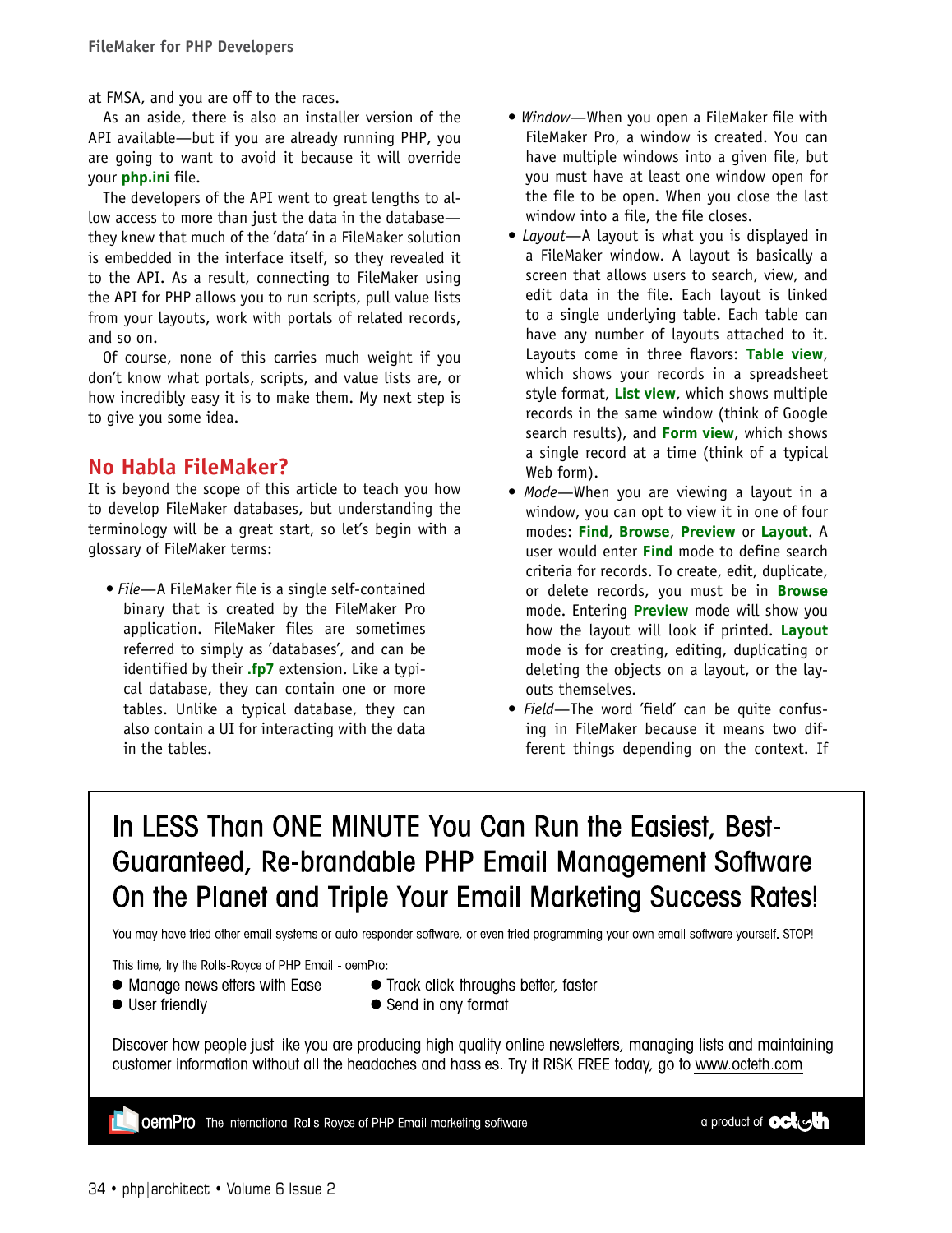### FileMaker for PHP Developers

### **LISTING 1**

```
1 <?php
 2
   3 # For security reasons, these lines should either be included from a 
   4 # config file above the Web directory, or possibly captured during a 
5 # login and stored in the SESSION superglobal array<br>6 define('FM_HOST', '127.0.0.1');<br>7 define('FM_FILE', 'ProductCatalog.fp7');<br>8 define('FM_PASS', 'f!r3crack3r');<br>9 define('FM_PASS', 'f!r3crack3r');
 11 # grab search criteria, if any has been sent
 12 $criteria = (array_key_exists('criteria', $_GET)) ? htmlspecialchars($_
GET['criterion']) :
 13
 14 # grab the sort column, if any has been sent
 15 $column = (array_key_exists('column', $_GET)) ? htmlspecialchars($_
GET['column']) : '';
 16
17 # set the layout name for this page
 18 $layout_name = 'view_products';
 19
 20 # set convenience var
 21 $this_page = $_SERVER['PHP_SELF'];
 22
23 # initialize our output var
24 $page_content = '';
 25
 26 # this is the include for the API for PHP
 27 require_once ('FileMaker.php');
 28 # instantiate a new FileMaker object
 29 $fm = new FileMaker(FM_FILE, FM_HOST, FM_USER, FM_PASS);
 30
31 # get the layout as an object
 32 $layout_object = $fm->getLayout($layout_name);
 34 # check for errors
 35 if (FileMaker::isError($layout_object)) {<br>36 die('cn>' $record->getMessage() ' (ery
         die('<p>'.$record->getMessage().' (error '.$record->code.')</p>');
 37 }
 38
 39 # get the fields as an array of objects
 40 $field_objects = $layout_object->getFields();
 41
42 # create a new search transaction
 43 $request = $fm->newFindCommand($layout_name);
 44
 45 # indicate that we want an OR search
 46 $request->setLogicalOperator(FILEMAKER_FIND_OR);
 47
 48 # search each field on the layout for the criteria, if any
 49 #
 50 # NOTE: I am using the getResult method of the field object to check
 51 # the data type of the field. Even in a find request, data type
 52 # formatting must be respected. If we didn't check for this, we 
 53 # would get an error if we searched a date field for the value 
54 # 'Erica', for example
 55 foreach($field_objects as $field_object) {
 56 $field_name = $field_object->getName();<br>57 # format the criteria appropriately for
         # format the criteria appropriately for the current field data type
 58 if ($field_object->getResult() == 'date') {
59 if (strtotime($criteria)) {
 60 $request->addFindCriterion($field_name, date('n/j/Y', 
strtotime($criteria)));
 61 6262 } elseif ($field_object->getResult() == 'time') {<br>63 if (strtotime($criteria)) {
 63 if (strtotime($criteria)) {<br>for the straighterial streamst-saddEindCriterial
                  64 $request->addFindCriterion($field_name, date('H:i:s', 
strtotime($criteria)));
 65 }
66 } elseif ($field_object->getResult() == 'timestamp') {
67 if (strtotime($criteria)) {
 68 $request->addFindCriterion($field_name, date('n/j/Y H:i:s', 
strtotime($criteria)));
 69 }
 70 } elseif ($field_object->getResult() == 'container') {
 71 # skip this field because it is a container (like a blob) and 
can't be searched for text
 72 } else {<br>73 $requ
         $request->addFindCriterion($field_name, $criteria);
 74 } 
 75 }
 76
77 # specify sort column (aka, field), if any
 78 $request->addSortRule($column, 1);
 79
 80 # execute the search transaction
 81 $result = $request->execute();
```
#### # check for errors (including no records found) if (FileMaker::isError(\$result)) { 85 die('<p>'.\$record->getMessage().' (error '.\$record->code.')</p>'); } # display the found count \$total = \$result->getTableRecordCount(); \$found = \$result->getFoundSetCount(); \$s = (\$found==1) ? '' : 's'; 92 \$page\_content .= '<p>Your search for "'.\$criteria.'" returned '.\$found." record{\$s} of ".\$total.' total</p>'; # get the result record set as an array of record objects \$record\_objects = \$result->getRecords(); 97 # start compiling our record output \$page\_content .= '<table border="1">'; \$page\_content .= '<tr>'; 100  $\text{space\_content} = '<\text{th}>8nbsp;<\text{/th}>';$  # loop through array of field objects to draw header foreach(\$field\_objects as \$field\_object) { 104 \$field\_name = \$field\_object->getName(); 105 \$page\_content .= '<th><a href="'.\$this\_page.'?criteria='.\$criteria.' &column='.\$field\_name.'">'.\$field\_name.'</a></th>'; \$page\_content .= '</tr>'; # loop through record objects foreach (\$record\_objects as \$record\_object) { 111 \$page\_content .= '<tr>'; 112 \$page\_content .= '<td><a href="view\_product.php?recid='.\$record\_ object->getRecordId().'">view</a></td>';  $\frac{113}{114}$ 114 # loop through array of field objects<br>115 foreach(\$field objects as \$field obje 115 **foreach(\$field\_objects as \$field\_object)** {<br>116 **\$field name = \$field object->getName()** \$field\_name = \$field\_object->getName(); 117 \$field\_val = \$record\_object->getField(\$field\_name); 118 \$field\_val = htmlspecialchars(\$field\_val, ENT\_QUOTES); 119 \$field\_val = nl2br(\$field\_val); 120 \$page\_content = '<td>'.\$field\_val.'</td>';  $\frac{121}{122}$  $$page_countent = '~/tr>';$  } 124  $space_count = '*/table'$ . "\n"; ?>  $\lt$ html> 128 <head> <meta http-equiv="Content-type" content="text/html; charset=utf-8"> <title>view\_products</title> <style type="text/css" media="screen"> body {font: 75% "Lucida Grande", "Trebuchet MS", Verdana, sans-serif;} table {width: 600px;border-collapse:collapse;border-color: #cccccc;} 134 th {padding: 3px; background-color: #DDD; text-align: center;} td {padding: 3px;} a, a:visited {color: blue;text-decoration: none;font-weight: bold;display: block;} a:hover, a:active {color: blue;text-decoration: underline;font-weight: bold;} </style> </head> 140 <br />body id="view\_products" onload=""> <form action="<?php echo \$this\_page ?>" method="get"> <p> <input type="text" name="criteria" value="<?php echo \$criteria; ?>" /> 144 <input type="submit" value="search" />  $\times/n$ 146  $\lt$ /form> <?php echo \$page\_content; ?> 148 </body> </html> **LISTING 1: Continued...**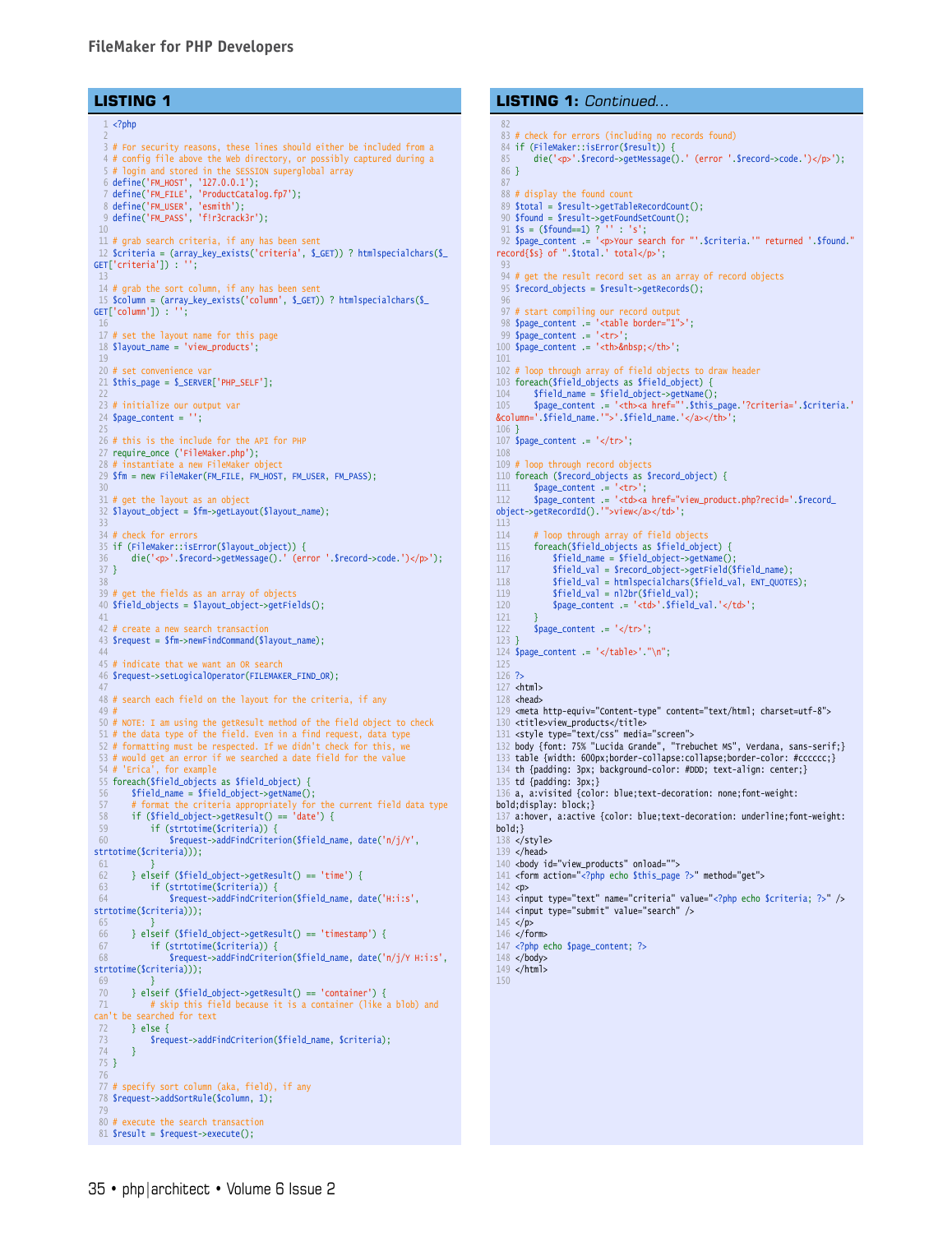you are defining a table, the word 'field' is equivalent to the word 'column' in traditional SQL databases. So, you might ask a FileMaker developer to "Add a Phone Number field to the Company table." However, the word 'field' means something very different when you are defining a layout in layout mode. On a layout, a field is a like a form input on a Web page. It is a rectangular area that allows a user to interact with a particular cell of data—a 'field' of a particular record. When I am teaching my Intro to FileMaker class, I often explicitly refer to **Table Fields** and **Layout Fields** until students start to get the feel for things.

- Value List—A value list is simply a return delimited list of values, usually used to aid data entry of common values such as US state abbreviations. A value list can be applied to a field on a layout to aid data entry. When you attach a value list to a layout field, you specify the way you want it to look. It can be formatted to display as a pop-up menu, a drop-down list, radio buttons, or checkboxes. Each behaves more or less like similarly named HTML form controls.
- Portal—As mentioned above, layouts are tied to a particular table. Often, you want to display data that is related to a given record—for example, showing a product record and viewing the related inventory data. This is done with a layout object called a portal. You can think of it as a list view embedded in a form view.
- Script-FileMaker has a built-in macro scripting language. It has a point and click interface that is accessed by selecting ScriptMaker under the Scripts menu. Once a script is created, it is a trivial matter to attach it to an object on a layout, thereby turning the object into a button. When the button is clicked in **Browse** or **Find** mode, the script runs.

# A Picture is Worth a Thousand Words

Now that you know what everything is called, let's look at a couple of FileMaker layouts. By the way, these screenshots are of the **ProductCatalog.fp7** file that is included with the FileMaker API for PHP download bundle.Figure 1 is a list view layout. At the top of the layout is the header, which contains a number of buttons that trigger scripts when clicked. Beneath the header is the body, which contains a list of records. If the number of records is such that they will not all fit in the window, the body section can be scrolled while the header remains in view

at the top of the window.

Figure 2 is a form view layout. Like the list view, it has a header area with buttons, but in the body part of the layout, we are looking at a single record. Notice that the category field has a value list applied to it as checkboxes. At the very bottom of the layout, labeled with the word **Inventory**, is a portal. As described above, it is displaying a list view of records from the **Inventory** table that are related to the current product record.

Bear in mind while reviewing these layouts that even a novice FileMaker user could edit, add, delete, or rearrange these objects in a matter of minutes. And—for better or worse—they often do. In fact, much of the time spent working on a FileMaker solution is spent on the layouts.

**When you are publishing to the Web with FileMaker, you don't talk to the tables, directly.**

### Why You Should Care

This is probably going to sound counter-intuitive at first, but when you are publishing to the Web with File-Maker, you don't talk to the tables directly—you talk to layouts. Other than a couple of minor exceptions, all calls to a FileMaker database from PHP include a layout name. When you query the database, you only get back the fields that are present on the layout that you targeted—you don't get all the fields from the underlying table.At first, this drove me nuts. I just wanted to access the data in the table directly and on the fly. For example, if I wanted to express something like:

SELECT Name, Description FROM Product WHERE ID=1;

I would have to launch FileMaker Pro, open the file, make a layout with **Name**, **Description**, and **ID** fields on it, and point my code at that layout. What this meant was that I was constantly going back and forth between the FileMaker Pro application and my PHP text editor in order to write a page.

However, when I started working on real-world solu-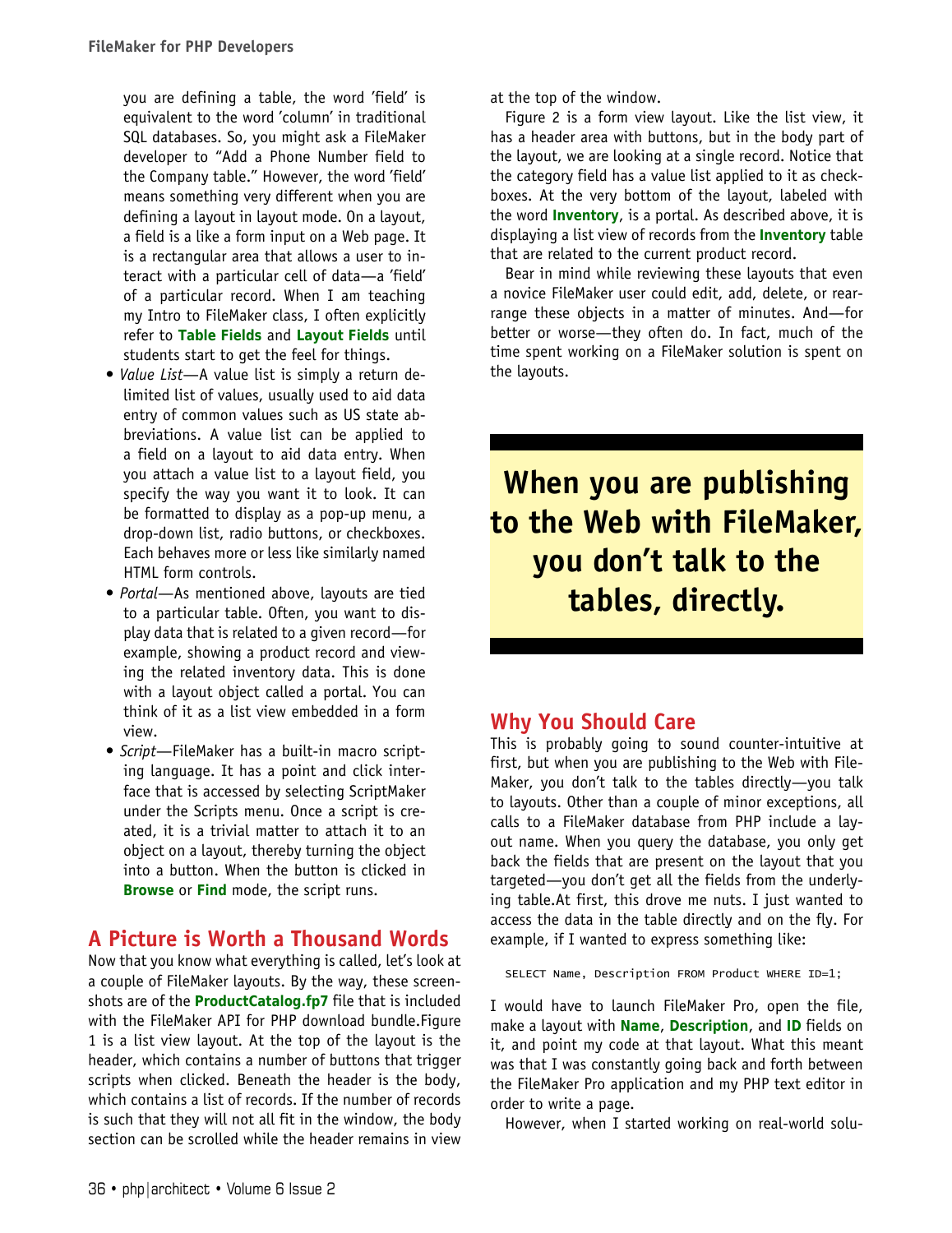tions for customers, I came to appreciate this arrangement. As I took pains to illustrate above, FileMaker customers usually have lots of business logic embedded in their layouts, and they are constantly modifying things. The first time I didn't have to recreate all that layout logic in PHP, I saw the light. That is because FileMaker allows you to pull information about the layout itself in the query. A lot of time goes into creating layout objects like portals, value lists and scripts. Those things can be very usefully reused on a Web page, so why reinvent the wheel?

# Alright, Already, Let's See an Example

What I am going to do here is write a couple of pages that take most of their cues from the two FileMaker layouts that we have seen so far. The one in Listing 1 will be called **view products.php** and will correspond to a table view layout in FileMaker, and the script in Listing

|                                                          | <b>ProductCatalog</b> |                     |                                                     |  |
|----------------------------------------------------------|-----------------------|---------------------|-----------------------------------------------------|--|
| <b>Product Catalog</b>                                   |                       |                     |                                                     |  |
| $Q_{\text{max}}$<br><b>Mail Joseph</b><br><b>William</b> | yan as not            |                     | Vide Wednel Report<br><b>The Lines</b><br>$III$ $Q$ |  |
| <b>REGISTER</b>                                          | $\frac{1}{2}$         | 4.041               | <b>Hisapharturer</b>                                |  |
| 42 Disk XBA Plasma WDDA FOTV                             |                       | \$4,000.00 7vC      |                                                     |  |
| - SE Inch Playing TV                                     |                       | \$3,533.00 JVC      |                                                     |  |
| 1 42 Stork XBR Playma WEGA HOTV                          |                       | \$3,633.00 Serv     |                                                     |  |
| . 42 inch Plasma with Dual Tuner PEP                     |                       | \$3,533.03 Sampurg  |                                                     |  |
| * 42 24/5 PRAIRIE ROTV                                   | u                     | \$1,833.00          | <b>Fasasses</b>                                     |  |
| 1. SE Back Playing HSTV                                  | ۸                     | \$5,533.00          | Pusasant:                                           |  |
| * IS INN 16-5 HD LCD TV                                  |                       | \$1,933.00 Penassak |                                                     |  |
| > 32 Brick LCD HD Rendy TV                               |                       | 82,333.00           | Services                                            |  |
| + 46 Inch LCD HDTV                                       | 9                     | \$4,300.00 Samsung  |                                                     |  |
| - 46 SNIA HD Ready LCD TV                                | 1.0                   | \$8,003.00 Sampung  |                                                     |  |
| 1 32 Inch LCD WEGA                                       | 11                    | E2.303.00 Sany      |                                                     |  |



2 will be **view\_product.php**, which will correspond to a form view layout.The pages were written specifically to handle updates to the layouts they are attached to. In fact, they can be pointed at any FileMaker layout, and they will do a pretty good job of rendering the information on the Web as it is displayed in FileMaker. For example, I could put these pages on a Web server; my customer could then add or delete fields from a layout, and their changes would auto-magically appear on the site.

Explanations are included as comments inline with the code. There is nothing really earth shattering here—it

| 23.1                                                                                                                                          |                                                                 |                                                               |                  |                                                                       | ProductCataline             |                                   |                             |                          |                                     |
|-----------------------------------------------------------------------------------------------------------------------------------------------|-----------------------------------------------------------------|---------------------------------------------------------------|------------------|-----------------------------------------------------------------------|-----------------------------|-----------------------------------|-----------------------------|--------------------------|-------------------------------------|
| Insert                                                                                                                                        | Calegory                                                        |                                                               | Manufacturer     | Marve                                                                 |                             |                                   | <b>Michalti</b>             | <b>List Rover</b>        | Cak Rarra                           |
| 四のすう                                                                                                                                          | <b><i><u><i><u><b>SEELFERINT</b></u></i></u></i></b>            | NC.                                                           |                  | AZ WAS EARLY FORMING WIDGE FROM Y                                     |                             | <b>POADVATE</b>                   |                             | <b>ADOS 0.8</b>          | <b>ATAQUE</b>                       |
|                                                                                                                                               | television                                                      | m                                                             |                  | IST WORKPURE TV                                                       |                             | <b>POSSICITES</b>                 |                             | 3500.08                  | 12/02/08                            |
| <b>AVOUR</b>                                                                                                                                  | televeion                                                       | M/Fy                                                          |                  | 42 INS ABR FORTH TEGA RETV.                                           |                             | KOEAZRBRING                       |                             | 38/09/05                 | \$14/2326                           |
| ne profet                                                                                                                                     | terevenim                                                       | <b>SUPSILITY</b>                                              |                  | 42 AVA POMPLE WIR CAN TUNN FW                                         |                             | <b>FRIDADI</b>                    |                             | 1608 010                 | <b>Artistages</b>                   |
|                                                                                                                                               | telsystem                                                       | Panaserec                                                     |                  | 42 INVs Powers GDTV                                                   |                             | THILSPONSU                        |                             | 1800 05                  | <b>A/TH/JEX/E</b>                   |
|                                                                                                                                               | <b>Televelon</b>                                                | Panasene                                                      |                  | St. Inch Pasma HDTV.                                                  |                             | <b>TextilePartial</b>             |                             | 1500.00                  | <b>AUTHORIZE</b>                    |
| $\rightarrow$                                                                                                                                 | televeion                                                       | <b>Panasenc</b>                                               |                  | IN WIR 183 HD LLD TV                                                  |                             | TC180ASC                          |                             | 1008.09                  | <b><i>ATANEXA</i></b>               |
|                                                                                                                                               | tereuren                                                        | Samsung                                                       |                  | IZ WAR LCC P.D Ready TV                                               |                             | LNRIM2BW                          |                             | 2009.09                  | 8/10/2308                           |
|                                                                                                                                               | <b><i><u><i><u><b>RESPECT</b></u></i></u></i></b>               | SIPILITY                                                      |                  | 40 INVITADO POTV                                                      |                             | L'ABERDINO                        |                             | ROOK CIT                 | <b>A/TH/JEX/R</b>                   |
| <b>Basical</b>                                                                                                                                | <b>SANAAKOR</b>                                                 | Service's                                                     |                  | 88 Well-RET-Reade LCD TV                                              |                             | LTRI TER                          |                             | <b>BOOS OR</b>           | <b>AISSOURIE</b>                    |
|                                                                                                                                               | NAMAN                                                           | tory                                                          |                  | <b>BE WITH LETT WRITER</b>                                            |                             | <b>KLASSANS</b>                   |                             | 2309.09                  | <b><i>ATANEXA</i></b>               |
| <b>Sister</b>                                                                                                                                 | tereuscan                                                       | Toghtista                                                     |                  | JE WAR TRANSVRIUM LCD                                                 |                             | 2014, 84                          |                             | 1009.01                  | 8/10/2308                           |
|                                                                                                                                               | <b><i><u><i><u><b>RESPECT</b></u></i></u></i></b>               | <b>SIFTIGFY</b>                                               |                  | JE WIN LCD BDTV                                                       |                             | LNR2000                           |                             | 105.00                   | <b><i>BYHVEXR</i></b>               |
| <b>A national</b>                                                                                                                             | <b>Selenskan</b>                                                | fodhios                                                       |                  | 20 INTEGRAL TRANSPORTS                                                |                             | <b>ZIPA ES</b>                    |                             | 125,00                   | <b>AIT-NGCCCC</b>                   |
|                                                                                                                                               | telepeion                                                       | Todhiba                                                       |                  | JD WAS TV. DVO, VCR COPINE                                            |                             | <b><i>ARROBIUT</i></b>            |                             | 1009.09                  | <b><i>BYLIVEST</i></b>              |
|                                                                                                                                               | <b>Telepreciat</b>                                              | Toghtos                                                       |                  | Az were raise homes red ball.                                         |                             | <b>Constitute</b>                 |                             | 1905/01/20               | 8/10/2307                           |
|                                                                                                                                               | <b><i><u><i><u><b>RESPECT</b></u></i></u></i></b><br>Television | tory<br><b>KFT</b>                                            |                  | 60 W/R I LCD REM PROVIDER PERTY<br>All wark Trendriers Will Just      |                             | <b>FOR DISAJO</b><br>10/2019 12:0 |                             | 1600 08<br>210.231       | <b><i>BYRIVAGE</i></b><br>8/19/2020 |
|                                                                                                                                               |                                                                 |                                                               |                  |                                                                       |                             |                                   |                             |                          |                                     |
|                                                                                                                                               |                                                                 | trank<br>Tour search for ** returned 124 receipt of 124 total |                  | OF ILL C. O MELITIZZONE LIBROLATOLATICH/VINCERANCELLES V              | view.products               |                                   |                             |                          | CI+Condo                            |
|                                                                                                                                               | Category                                                        | Mahirikation and                                              |                  | <b>Number</b>                                                         |                             | Modelling                         | <b>Uivi</b><br><b>Pikis</b> | Belg                     |                                     |
|                                                                                                                                               | <b>DE</b>                                                       |                                                               |                  | AT NOT WHERE JUNEAU REPORTS                                           | <b>PENTIVATS</b>            |                                   | 4900.91                     | Putchaned<br>FAVILLENSS  |                                     |
|                                                                                                                                               | <b>NC</b>                                                       |                                                               |                  | 17 both Mastew TV                                                     | <b>PESSAGERS</b>            |                                   | <b>FTW-30</b>               | T7/0410900               |                                     |
|                                                                                                                                               |                                                                 |                                                               |                  |                                                                       |                             |                                   |                             |                          |                                     |
|                                                                                                                                               | Telestane<br>Siera<br>Telesame                                  | Sams and                                                      |                  | 62 Inch 888 Playing INCOA 1677V<br>42 and: Rastro with Dual Tuest PRF | <b>CONTINUES</b><br>1454372 |                                   | 3430, 22<br><b>EX30, 80</b> | 08/04/2005<br>18/3412035 |                                     |
|                                                                                                                                               | Television                                                      | Fungsand                                                      |                  | SEWER MAIN SETTY                                                      | <b>IBHZPERIA</b>            |                                   | 1830.00                     | EB/14.2005               |                                     |
|                                                                                                                                               | Technologies                                                    | <b><i><u><i><u><b>Distance</b></u></i></u></i></b>            |                  | <b>BO WAS PEALING ARTIFUL</b>                                         | <b>Birt Air Clift</b>       |                                   | 1/120.951                   |                          |                                     |
|                                                                                                                                               |                                                                 | Fungruptcy                                                    |                  | 13 leah 16.9 HD (CD TV)                                               | TC19.333                    |                                   | 1,000.00                    | 18/14/2809<br>18/1410907 |                                     |
|                                                                                                                                               | Telestine                                                       | Samures                                                       |                  | 12 levil (CTI-FCReads TV)                                             |                             |                                   | 2,300,000                   |                          |                                     |
|                                                                                                                                               |                                                                 |                                                               |                  |                                                                       | <b>UNET22BW</b>             |                                   |                             | 00/04/2005               |                                     |
| .<br>view Teleston<br>ring Telesians<br>--<br><b>TEM</b><br><b>Street</b><br><b>Silvers</b><br>ring Telescon<br><b>TEM</b><br>view : Toleusan |                                                                 | Samu anti                                                     |                  | <b>At least LCD HOTV</b>                                              | 1984882                     |                                   | 4300.02                     | 06/34/2005               |                                     |
| willings. The Bendix store                                                                                                                    |                                                                 | <b>SAFIN and</b>                                              |                  | All Moth HQ Records LCCC TV                                           | <b>LIBRICTION</b>           |                                   | 8000.00                     | EB/341200N               |                                     |
| view Telestone                                                                                                                                | Sors.                                                           |                                                               |                  | <b>U. McN LCD WIELA</b>                                               | ezustatete                  |                                   | P100.00                     | 08/04/2009               |                                     |
| view Telesion.                                                                                                                                |                                                                 | Tenkline                                                      |                  | 35 Inch TheaterWide LED                                               | 3684.64                     |                                   |                             | 1300.00 08/04/2005       |                                     |
|                                                                                                                                               |                                                                 | lamares                                                       | 20 leak LCD ECTV |                                                                       | LNB2013                     |                                   | 700.00                      | 08/3412005               |                                     |
| view Teleplate<br>vew Television                                                                                                              |                                                                 | Tenkess                                                       |                  | 35 Inch LED ThiusterWide                                              | 20431                       |                                   | 7,25,60                     | <b>DE/14:2005</b>        |                                     |
| <b>Time</b><br><b>DIG</b>                                                                                                                     | Transferred a cross                                             | Tech con                                                      |                  | 10 Inch TV, DVD, VCR Contint                                          | <b>UNIOCI</b>               |                                   |                             | 1006.87 58/3412005       |                                     |

| 53.51                                     |                             |                                                                                                                               |                    | Product Cataline    |                 |                   |                         |                |
|-------------------------------------------|-----------------------------|-------------------------------------------------------------------------------------------------------------------------------|--------------------|---------------------|-----------------|-------------------|-------------------------|----------------|
| <b>Icons</b>                              | <b><i>Makulture.com</i></b> | Maria                                                                                                                         |                    | <b>Mickella</b>     |                 | List Piece        | <b>Day Puerto</b>       | Calegory       |
| 0101111                                   | Ad.                         | 42 INTLABR POSTS HIDGA HOTV                                                                                                   |                    | <b>FEIRING</b> *5   |                 | AGRO LORE         | <b><i>B/14/2005</i></b> | Television     |
|                                           | w                           | Mi isch Plasma VV                                                                                                             |                    | <b>FEISINTS</b>     |                 | 1503.09           | 1240204                 | Telenton       |
|                                           | <b>Scritt</b>               | 42 INCH 328K PISKING IREGIA HOTY                                                                                              |                    | <b>KORALIZARING</b> |                 | 3803,00           | <b>Britalogicki</b>     | Talendoon      |
| me profet                                 | Someung                     | 42 WITH POETRE WITH CLEAR TERMIT PRF                                                                                          |                    | 197901272           |                 | 19/03/09          | <b>Brital George</b>    | <b>WANSIER</b> |
|                                           | Pomporat                    | 42 INCT PISSING REFTY                                                                                                         |                    | FINLSHOUSE!         |                 | 1803.00           | <b><i>BITALDERS</i></b> | Television     |
|                                           | <b>Panasorse</b>            | 50 lach Plasma HOTV                                                                                                           |                    | <b>FREEDOCERS</b>   |                 | 10/07/2018        | <b>B/14/2005</b>        | Talenton       |
| ۰                                         | <b>Polacoret</b>            | 16 INCH 16:5 PED LCD TV                                                                                                       |                    | <b>FC 19, 850</b>   |                 | 1003.00           | <b><i>Integrith</i></b> | Talendoon      |
|                                           | <b>SAFELING</b>             | 32 INCR LCD PC Ready TV                                                                                                       |                    | <b>LIMITED BW</b>   |                 | 1303.05           | <b>Britaldista</b>      | Television     |
|                                           | SAFELES                     | <b>BE WITH LCD PICTY</b>                                                                                                      |                    | <b>LNR BUILD</b>    |                 | 4903.00           | <b><i>B114/2001</i></b> | Talentost      |
|                                           | SOFFILING                   | 48. INCO PER PERIODI LCCD TV                                                                                                  |                    | LTPs/mar            |                 | <b>MINDOL GMT</b> | <b>B/1402001</b>        | Talentsion     |
|                                           | <b>Scient</b>               | 31 MOT-1 CTP WRIGHT                                                                                                           |                    | <b>ALVIELIATA</b>   |                 | 2393.00           | <b><i>Introduct</i></b> | Talendoor      |
|                                           | <b>Nahma</b>                | 28 Inch Thiustenhood LCO                                                                                                      |                    | 20812, 944          |                 | 1003.05           | <b>BITALGERS</b>        | Television     |
|                                           | <b>Samsung</b>              | 20 MOT LCD ESTY                                                                                                               |                    | LNAUDRA             |                 | 199.00            | <b>Articipition</b>     | Television     |
| it navigat                                | toundog                     | 20 INTO LCD TRANSPARK                                                                                                         |                    | 2042.95             |                 | 129.90            | <b>B/1402019</b>        | Telemaion      |
|                                           | <b>Scandos</b>              | 30 YEAR FV, \$FVD, VCR CEREE                                                                                                  |                    | MAX 34H271          |                 | 1003.00           | <b><i>Introduct</i></b> | Talentoon      |
|                                           | <b>Novination</b>           | AT WITH 1978 TERRIBING CLIP                                                                                                   |                    | <b>Pulled Ford</b>  |                 | 100423-010        | <b>Britaldistra</b>     | Television     |
|                                           | $34.0\%$                    | BE WITH 3 LCC PLAN! FREADOM FIDELY                                                                                            |                    | <b>KENSHINAL</b>    |                 | 1903.00           | <b>Articipition</b>     | Talantaroli    |
|                                           | <b>SAMP</b>                 | 20 Moth Trestmart Wallow                                                                                                      |                    | <b>KICZOPETJIE</b>  |                 | 150.00            | <b>BITALIZER</b>        | Talenscen      |
|                                           |                             | <b>C @ kg</b> //127.0.0 Lights and underview products an #<br>itundi.<br>Tour search for ** returned 124 receipt of 124 total |                    |                     |                 |                   |                         | C Canada       |
|                                           |                             |                                                                                                                               |                    |                     | 4 list          | <b>Date</b>       |                         |                |
|                                           | Manetamore)                 | <b>MANK</b>                                                                                                                   |                    | <b>Madalens</b>     | <b>Prime</b>    | <b>Forcested</b>  | Calegary                |                |
|                                           |                             | 62 Well, MRR Playing WRCA HOTV.                                                                                               | POWENKITE          |                     | 4339.70         | 04.14.1937        | The lands or at         |                |
|                                           |                             | W. seb Flasha TV                                                                                                              | PEGGOVA            |                     | <b>YMK-70</b>   | 12.04.7330        | Tio tensis is to        |                |
| - 1<br>ries S/C<br>riew lot<br>view Store |                             | 42 Aufr 108 Flagma WICA HDTV                                                                                                  |                    | 4 DOM/HERSES        | 9009.70         | 06/14/2325        | To truis on             |                |
| view Specture                             |                             | 42 ach Harma with Deal Texar Fill-                                                                                            | 10911272           |                     | <b>FILE-100</b> | 06/14/2335        | Tia tendo izidi.        |                |
| <b>Time Fakasens</b>                      |                             | 52 Well-Placing SETS                                                                                                          | TW6.2717.033       |                     | 185.30          | 16.16/23/9        | To must one.            |                |
| clear Futuress                            |                             | M. welc Hasing HOTV                                                                                                           | Tel: Mario         |                     | 9.509.00        | 08/14/1978        | Tra lanks is at         |                |
| ries Fenancis                             |                             | 19 audi 30.9 (C) LCD TV                                                                                                       | <b>NURVER</b>      |                     | \$300.00        | 06/14/23/7        | To lead sizes           |                |
| view Tamsung                              |                             | 32 loch LCD HD Boards TV                                                                                                      | LINE 12 11041      |                     | 2308.00         | 08/16/2305        | To invitere.            |                |
| view Samuze                               |                             | 40. Inch LED HDFV                                                                                                             | <b>LINKAS (40)</b> |                     | 4300.00         | 06/14/2005        | Tia lanuka laiat        |                |
| view livre.ed                             |                             | 06 Inch HD Easily LCD TV                                                                                                      | 1784748            |                     | 8300.00         | 08.114/3909       | To level are            |                |
| view hore                                 |                             | U weld forefice.                                                                                                              | KENSEIM/SR         |                     | 2500.00         | 06/14/2005        | To leads it is          |                |
| view Teskits                              |                             | 20 ash They sold do LCTE                                                                                                      | 2436, 54           |                     | 139.00          | 106/14/2005       | Tirknásna               |                |
| view Germany                              |                             | E saliDIN                                                                                                                     | 1982010            |                     | 731.00          | 08/18/2305        | To invitation.          |                |
| vew History                               |                             | All work LED The are righter                                                                                                  | 2886,85            |                     | 725.00          | 06/14/2305        | Tickinians              |                |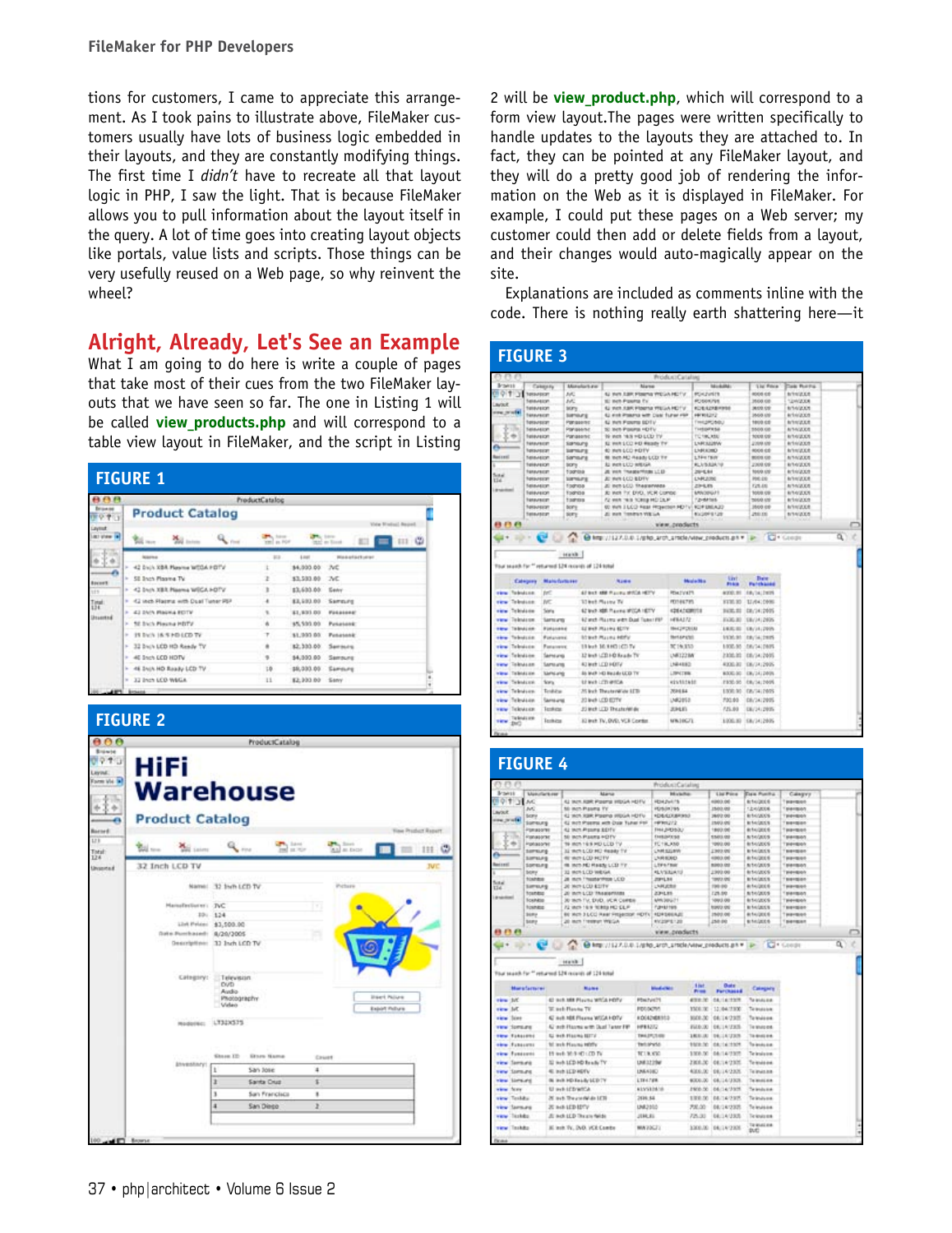is really just an introduction to some of the more useful objects and methods in **FileMaker.php**.

### View\_products.php

Refer to Figure 3, and you will notice the similarity between the FileMaker layout and the resulting Web page. The underlying FileMaker layout is at the top of the picture, and the browser version is directly beneath it. Notice, when you are reading through the following code, that I never refer to any fields by name—they show up on the Web (and are searchable) solely by virtue of the fact that they are on the layout. Compare Figure 3 with Figure 4 to see what happens to the Web page when I reorder the fields on the FileMaker layout.Form View

With the form view, there is again a strong similarity between the FileMaker layout and the resulting Web page; refer to Figure 5. The underlying FileMaker layout is at the top of the picture, and the browser is directly beneath it. As with the previous example, I never refer to any fields by name—they just show up on the Web (and are searchable) solely by virtue of the fact that they are on the layout. This time, we add a portal that contains related records from the Inventory table.RAD Comes at a Price

Using FileMaker as a Web backend can allow you to rapidly develop and deploy powerful and complex solu-

| <b>FIGURE 5</b>          |                              |                       |                                                                |        |
|--------------------------|------------------------------|-----------------------|----------------------------------------------------------------|--------|
| $\circ$<br>$\cap$ $\cap$ |                              |                       | ProductCatalog                                                 |        |
| Browse                   |                              |                       |                                                                |        |
| $0$ $9$ $1$ $B$          | Name                         | 50 Inch Plasma TV     |                                                                |        |
| Layout:                  | ModelNo                      | PD50X795              |                                                                |        |
| view_prod >              | Manufacturer                 | <b>JVC</b>            |                                                                |        |
|                          | Category                     | Television<br>3500.00 |                                                                |        |
|                          | List Price<br>Date Purchased | 12/4/2006             |                                                                |        |
|                          | Description                  |                       | 50 Inch Plasma TV                                              |        |
|                          | Record Created At            |                       | 12/3/2006 2:02:49 AM                                           |        |
| Record:                  | Record Created By jstark     |                       |                                                                |        |
| $\overline{2}$           |                              |                       |                                                                |        |
| Total:                   | Store Name                   |                       |                                                                |        |
| 124                      | San Jose                     |                       | <b>Inventory Count</b><br>5<br>$\mathcal{L}_{\mathcal{M}}$     |        |
| Unsorted                 | Santa Cruz                   |                       | $\overline{2}$                                                 |        |
|                          |                              |                       |                                                                |        |
|                          |                              |                       |                                                                |        |
|                          |                              |                       |                                                                |        |
| 000                      |                              |                       | view_product                                                   |        |
|                          |                              |                       | A C M O http://localhost/php_arch_article/view_pr D G T Google | 头<br>Q |
| view products            |                              |                       |                                                                |        |
| Name                     |                              |                       | 50 Inch Plasma TV                                              |        |
| ModelNo                  |                              |                       |                                                                |        |
|                          |                              |                       | PD50X795                                                       |        |
| Manufacturer             |                              |                       | JVC                                                            |        |
| Category                 |                              |                       | Television                                                     |        |
| <b>List Price</b>        |                              |                       | 3500.00                                                        |        |
| <b>Date Purchased</b>    |                              |                       | 12/04/2006                                                     |        |
| <b>Description</b>       |                              |                       | 50 Inch Plasma TV                                              |        |
| <b>Record Created At</b> |                              |                       | 12/03/2006 02:02:49                                            |        |
| <b>Record Created By</b> |                              |                       | jstark                                                         |        |
| <b>Store Name</b>        |                              |                       | <b>Inventory Count</b>                                         |        |
| San Jose                 |                              | 5                     |                                                                |        |
| Santa Cruz               |                              | 2                     |                                                                |        |
|                          |                              |                       |                                                                |        |